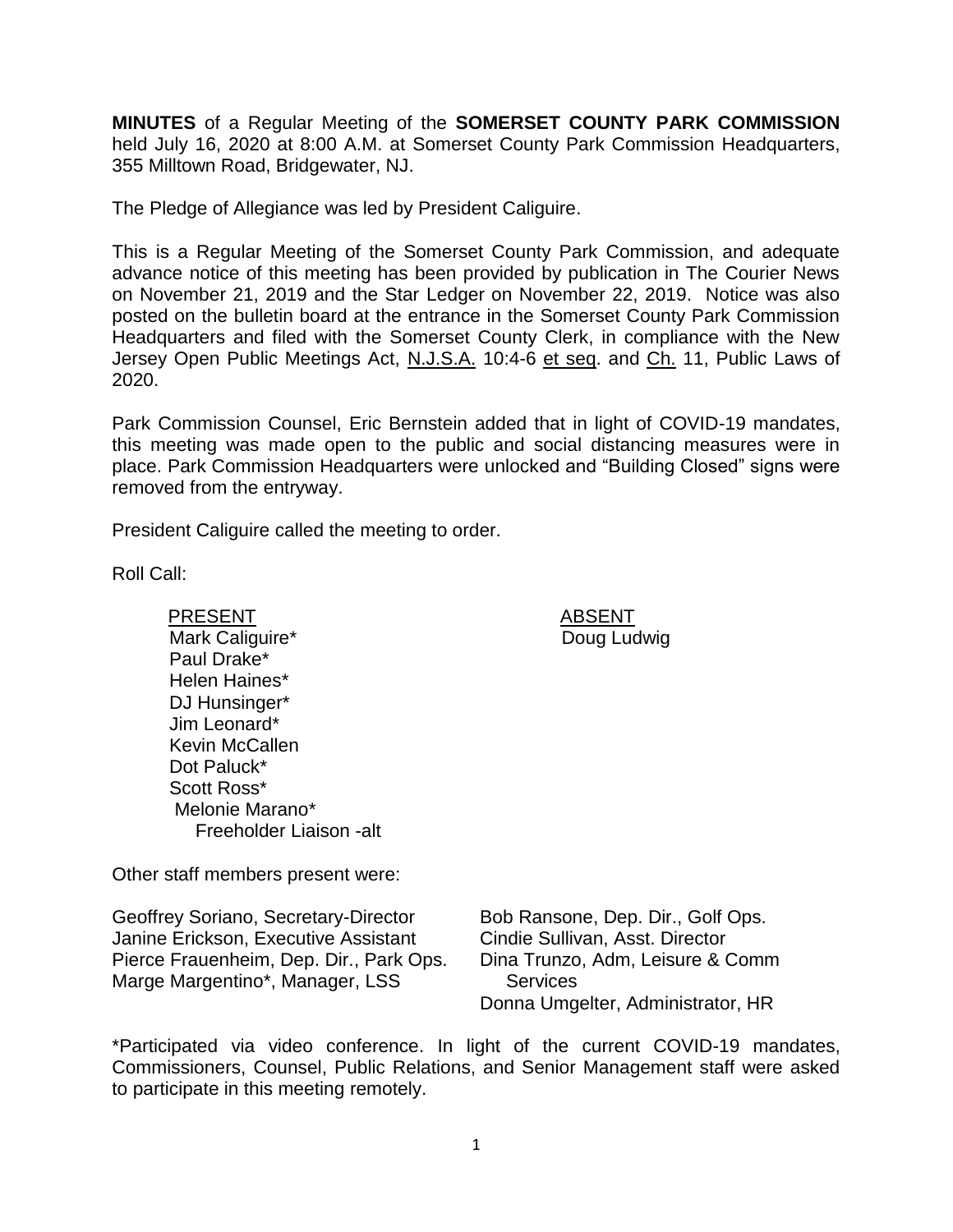Also in attendance via video conference: Eric Bernstein, Legal Counsel and Rich Reitman, Public Relations.

Members from the public in attendance: Robin and Julia Gehringer Basking Ridge, NJ 07920

Mike Wooby Neshanic Station, NJ 08853 Lisa Domavski Neshanic Station, NJ 08853

Christine Yap Neshanic Station, NJ 08853

Mike Merchant Neshanic Station, NJ 08853

# **OPEN MEETING FOR PUBLIC COMMENT**

Neshanic Station residents attended the meeting to discuss concerns over activity taking place along the South Branch Greenway/Elm Street parking lot. The residents made various requests and recommendations to address the unauthorized activities taking place along the waterway and subsequently the impact to the parking areas at Elm Street and Blackpoint Road. The residents requested a meeting with representatives from the Park Commission. Director Soriano was amenable to such request and will arrange a meeting with the appropriate parties.

Resident and prior stable employee, Julie Gehringer expressed a love for the Stable and how being a part of the environment working with horses either as a participant or an employee has been a positive experience in her life. Julie requested that the stable not be privatized and remain a public park for the enjoyment of those who would not be able to afford riding lessons otherwise.

# **APPROVAL OF THE MINUTES**

President Caliguire called for the approval of the minutes of the Regular meeting held on June 18, 2020. Moved by Commissioner Hunsinger; seconded by Commissioner McCallen. YEAS: Commissioners Drake, Haines, Hunsinger, Leonard, McCallen, Paluck, Ross, and President Caliguire. NAYES: None. ABSENT: Commissioner Ludwig.

### **APPROVAL OF BILLS FOR PAYMENT**

The following resolutions were moved by Commissioner Leonard; seconded by Commissioner McCallen. YEAS: Commissioners Drake, Haines, Hunsinger, Leonard, McCallen, Paluck, Ross, and President Caliguire. NAYES: None. ABSENT: Commissioner Ludwig.

### **Resolution R20-143– Emergency Temporary Appropriations**

Resolution adopts a transfer of emergency temporary appropriations for 2020.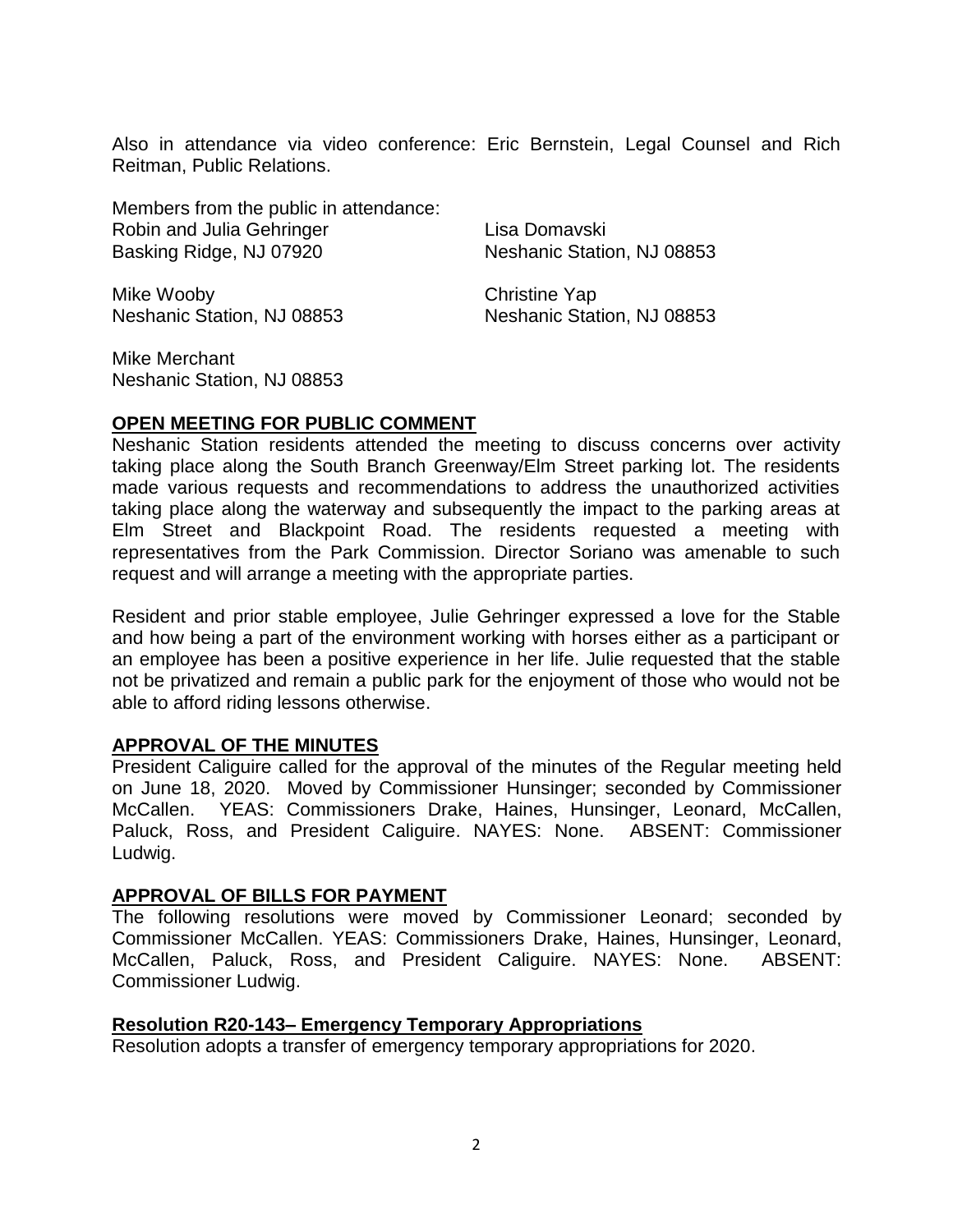### **Resolution R20-144 – Transfer of Capital Improvement Appropriations**

Resolution reappropriates certain Capital Improvement balances for various Capital Projects.

### **Resolution R20-145 – Payment of Claims**

Resolution authorizes payment of claims in the amount of \$1,854,314.68 comprised of Claims in the amount of \$1,150,731.17, Other Expenses in the amount of \$263,507.68, and Salaries and Wages in the amount of \$440,075.83 for the period of June 18, 2020 through July 15, 2020.

### **Resolution R20-146 – Refund of Recreation Fees**

Resolution refunds recreation fees.

# **Resolution R20-147 – Payment of Confirming Orders**

Resolution authorizes the payment of confirming orders totaling \$15,984.02.

### **Resolution R20-148 – Authorizing Additional Funding for Previously Awarded Contracts (Leisure Services)**

Resolution authorizes additional funds for previously awarded contracts.

#### **Resolution R20-149 – Authorizing Additional Funding for Previously Awarded Contracts (Golf)**

Resolution authorizes additional funds for previously awarded contracts.

### **Resolution R20-150 – Authorizing Additional Funding for Previously Awarded Contracts (Administration)**

Resolution authorizes additional funds for previously awarded contracts.

### **Resolution R20-151 – Authorizing Additional Funding for Previously Awarded Contracts (Park Operations)**

Resolution authorizes additional funds for previously awarded contracts.

#### **Resolution R20-152 – Authorizing Additional Funding for Previously Awarded Contracts (Pending Requisitions)**

Resolution authorizes additional funds for previously awarded contracts.

### **Resolution R20-153 – Amending and Cancelling Certification of Funds for Previously Awarded Contracts**

Resolution cancels and amends certification of funds for previously awarded contracts.

# **DIRECTOR'S REPORT**

Director Soriano submitted a report for the month of June 2020.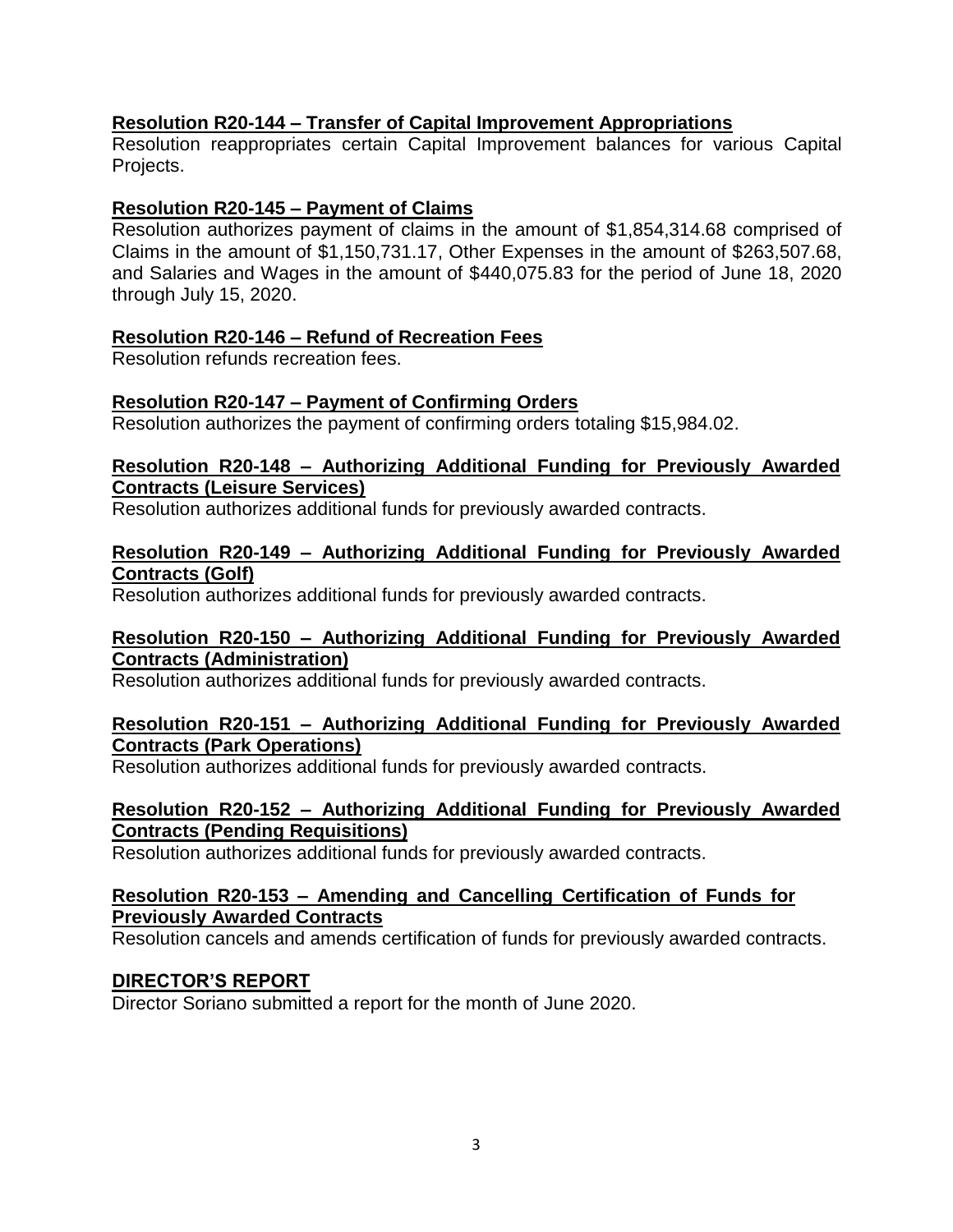## **COMMISSION CORRESPONDENCE**

- 1. Letter received from Golf Course Superintendents Association of America (GCSAA) congratulating Darrell Marcinek, Director Golf Maintenance, on his third renewal of his Certified Golf Course Superintendent designation. The renewal of this designation requires 150 hours of continuing education and professional development over a five-year period.
- 2. Letter received from Rita Donald from the Somerset County Office of Volunteer Services and a Leadership Somerset participant requesting a location within a Somerset County park to add a meditation/reflection garden. *Director Soriano referred the request to the Leisure Services Committee for review and response.*

### **CONSENT AGENDA**

### **RESOLUTIONS**

The following resolutions were moved by Commissioner Hunsinger; seconded by Commissioner Haines. YEAS: Commissioners Drake, Haines, Hunsinger, Leonard, McCallen, Paluck, Ross, and President Caliguire. NAYES: None. ABSENT: Commissioner Ludwig.

#### **Resolution R20-154 – Authorizing use of County Contract for the Purchase of Refuse Disposal Services**

Resolution authorizes purchases from Dave's Suburban Disposal, Kohler Waste, and Republic Services.

### **Resolution R20-155 – Authorizing use of County Contract for the Purchase of Uniforms**

Resolution authorizes purchases from Bob's Uniform Shop, Dot Designing, Flemington Department Store, Gall's LLC, The Glove & Safety People, Metuchen Center Inc.

### **COMMITTEE REPORTS**

### **CFO's Report**

Commissioner Ross, Chair of the Committee, submitted a report for the month of June 2020.

Director Soriano stated that due to the complicated nature of the Park Commission budget, adoption of the 2020 budget has been postponed until August. Director Soriano would like to provide ample time for the finance committee to review the proposed budget prior to its adoption.

#### **HUMAN RESOURCES**

Commissioner Leonard, Chair of the Committee, submitted a report for the month of June 2020.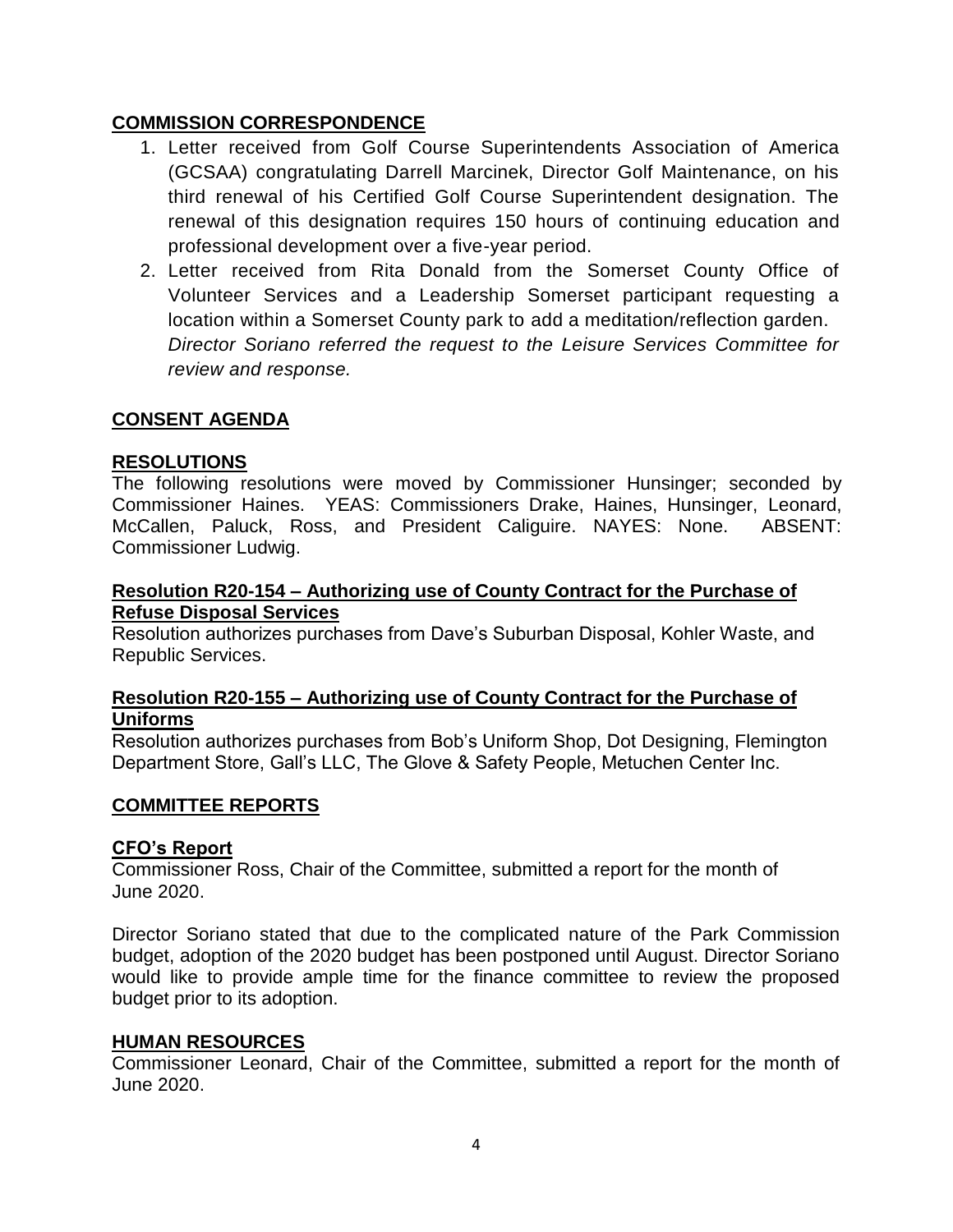### **LEISURE SERVICES**

Commissioner Hunsinger, Chair of the Committee, submitted a report for the month of June 2020.

### **GOLF MANAGEMENT**

Commissioner Paluck, Chair of the Committee, submitted a report for the month of June 2020.

## **INFORMATION MANAGEMENT**

Commissioner McCallen, Chair of the Committee, submitted a report for the month of June 2020.

### **VISITOR SERVICES**

Commissioner Ross, Chair of the Committee, submitted a report for the month of June 2020.

### **PROPERTY MANAGEMENT**

There was no Property Management report.

### **PLANNING AND LAND ACQUISITION**

Commissioner Haines, Chair of the Committee, submitted a report for the month of June 2020.

### **CAPITAL FACILIITES – CONSTRUCTION and ENGINEERING**

Commissioner McCallen, Chair of the Committee, submitted a report for the month of June 2020.

### **PARK MAINTENANCE & HORTICULTURE**

Commissioner Hunsinger, Chair of the Committee, submitted a report for the month of June 2020.

Pierce Frauenheim, Deputy Director Park Operations, stated that park facilities are open and being enjoyed by many.

### **AUDIT COMMITTEE**

There was no report for the Audit Committee

### **FREEHOLDERS REPORT**

Freeholder Marano looks forward to working with the Park Commission in her capacity as alternate Freeholder Liaison.

### **OLD BUSINESS**

Director Soriano stated that he will be convening a meeting with the Commissioners to discuss the request made at the June Park Commission meeting to name a trail at the Sourland Mountain Preserve for a local resident.